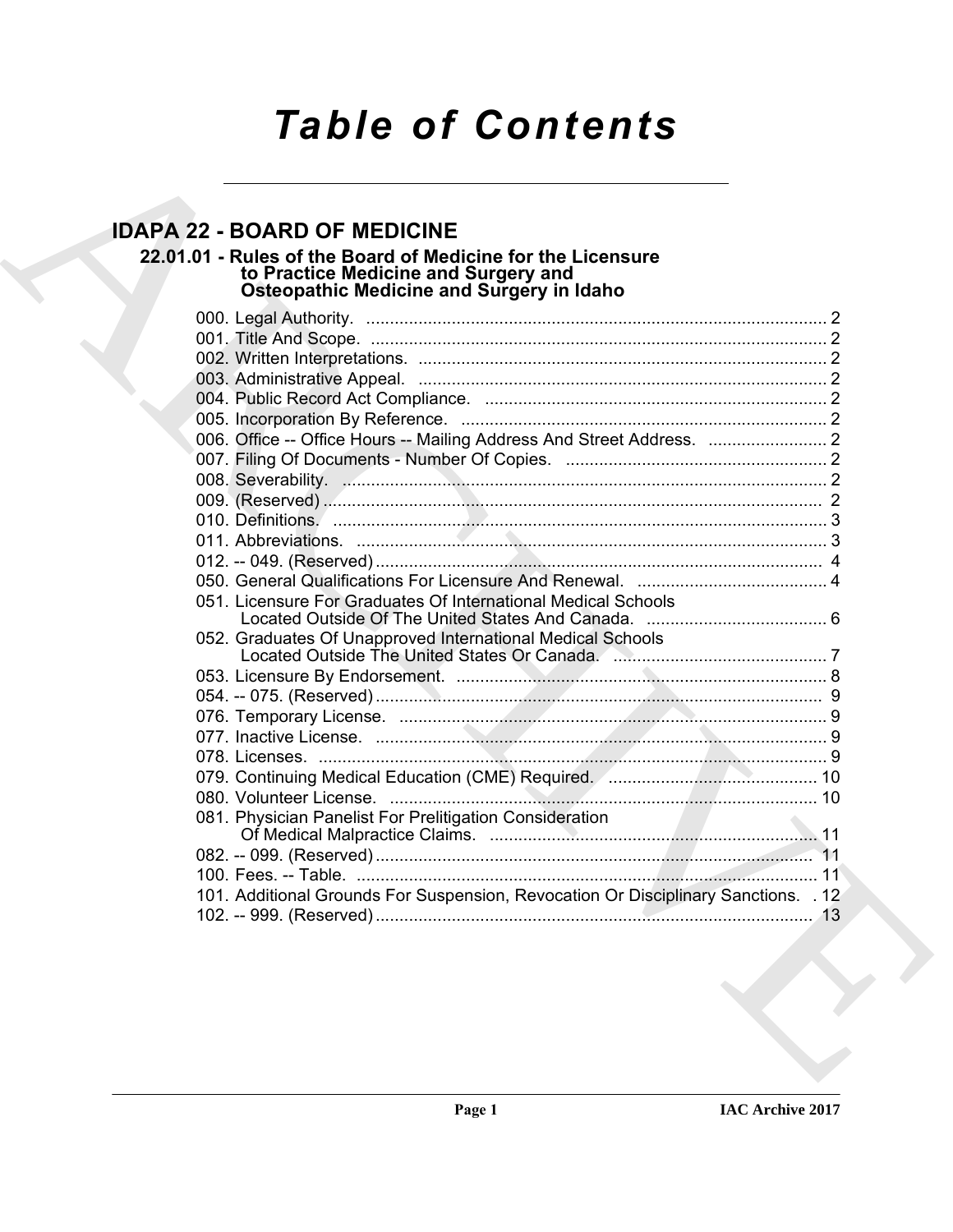#### **IDAPA 22 TITLE 01 CHAPTER 01**

# **IDAPA 22 - BOARD OF MEDICINE**

#### <span id="page-1-1"></span><span id="page-1-0"></span>**22.01.01 - RULES OF THE BOARD OF MEDICINE FOR THE LICENSURE TO PRACTICE MEDICINE AND SURGERY AND OSTEOPATHIC MEDICINE AND SURGERY IN IDAHO**

#### <span id="page-1-2"></span>**000. LEGAL AUTHORITY.**

Pursuant to Sections 54-1806(2), 54-1806(4), (11), 54-1806A, 54-1812, 54-1813, 54-1814 and 54-1841, Idaho Code, the Idaho State Board of Medicine is authorized to promulgate rules to govern the practice of Medicine in Idaho. (3-26-08)

#### <span id="page-1-3"></span>**001. TITLE AND SCOPE.**

These rules shall be cited as IDAPA 22.01.01, "Rules of the Board of Medicine for the Licensure to Practice Medicine and Surgery in Idaho." (7-1-93) Medicine and Surgery and Osteopathic Medicine and Surgery in Idaho."

#### <span id="page-1-4"></span>**002. WRITTEN INTERPRETATIONS.**

Written interpretations of these rules in the form of explanatory comments accompanying the notice of proposed rule making that originally proposed the rules and review of comments submitted in the rulemaking process in the adoption of these rules are available for review and copying at cost from the Board of Medicine, 1755 Westgate<br>Drive, Suite 140, Box 83720 Boise, Idaho 83720-0058. Drive, Suite 140, Box 83720 Boise, Idaho 83720-0058.

#### <span id="page-1-5"></span>**003. ADMINISTRATIVE APPEAL.**

All contested cases shall be governed by the provisions of IDAPA 04.11.01, "Idaho Rules of Administrative Procedures of the Attorney General," and IDAPA 22.01.07, "Rules of Practice and Procedure of the Board of Medicine," and this chapter. (3-29-10) Medicine," and this chapter.

#### <span id="page-1-6"></span>**004. PUBLIC RECORD ACT COMPLIANCE.**

These rules have been promulgated according to the provisions of Title 67, Chapter 52, Idaho Code, and are public records. Pursuant to Section 74-106(9), Idaho Code, the Board may discuss, exchange and share complaints and the details of investigations with other Idaho state agencies or with other state boards in investigation and enforcement concerning violations of the Idaho Medical Practice Act and Board rules and comparable practice acts of other states.  $(3-29-10)$ 

#### <span id="page-1-7"></span>**005. INCORPORATION BY REFERENCE.**

There are no documents incorporated by reference into these rules. (3-26-08)

### <span id="page-1-8"></span>**006. OFFICE -- OFFICE HOURS -- MAILING ADDRESS AND STREET ADDRESS.**

**CHAPTER 01**<br> **IDAPA 22 - BOARD OF MEDICINE**<br> **ARCHI[VE](www.bom.idaho.gov) AND SUITE BOARD OF MEDICINE ARCHIVE ARCHIVE AND SUITE CONSULTER THE MONETARY PROPERTIES AND SUITE AND SUITE AND SUITE AND SUITE AND SUITE AND SUITE AND SUITE AND A SU** The central office of the Board of Medicine will be in Boise, Idaho. The Board's mailing address, unless otherwise indicated, will be Idaho State Board of Medicine, P.O. Box 83720, Boise, Idaho 83720-0058. The Board's street address is 1755 Westgate Drive, Suite 140, Boise, Idaho 83704. The telephone number of the Board is (208) 327- 7000. The Board's facsimile (FAX) number is (208) 327-7005. The Board's web site is www.bom.idaho.gov. The Board's office hours for filing documents are 8 a.m. to 5 p.m. MST. (4-4-13)

#### <span id="page-1-12"></span><span id="page-1-9"></span>**007. FILING OF DOCUMENTS - NUMBER OF COPIES.**

All original documents and one (1) electronic copy in rulemaking or contested case proceedings must be filed with the office of the Board. (4-4-13) the office of the Board.

#### <span id="page-1-10"></span>**008. SEVERABILITY.**

The sections and subsections of these rules are presumed severable unless specifically provided to the contrary. If any rule, or part thereof, or the application of such rule to any person or circumstance is declared invalid, that invalidity does not affect the validity of any remaining portion. (3-26-08) does not affect the validity of any remaining portion.

#### <span id="page-1-11"></span>**009. (RESERVED)**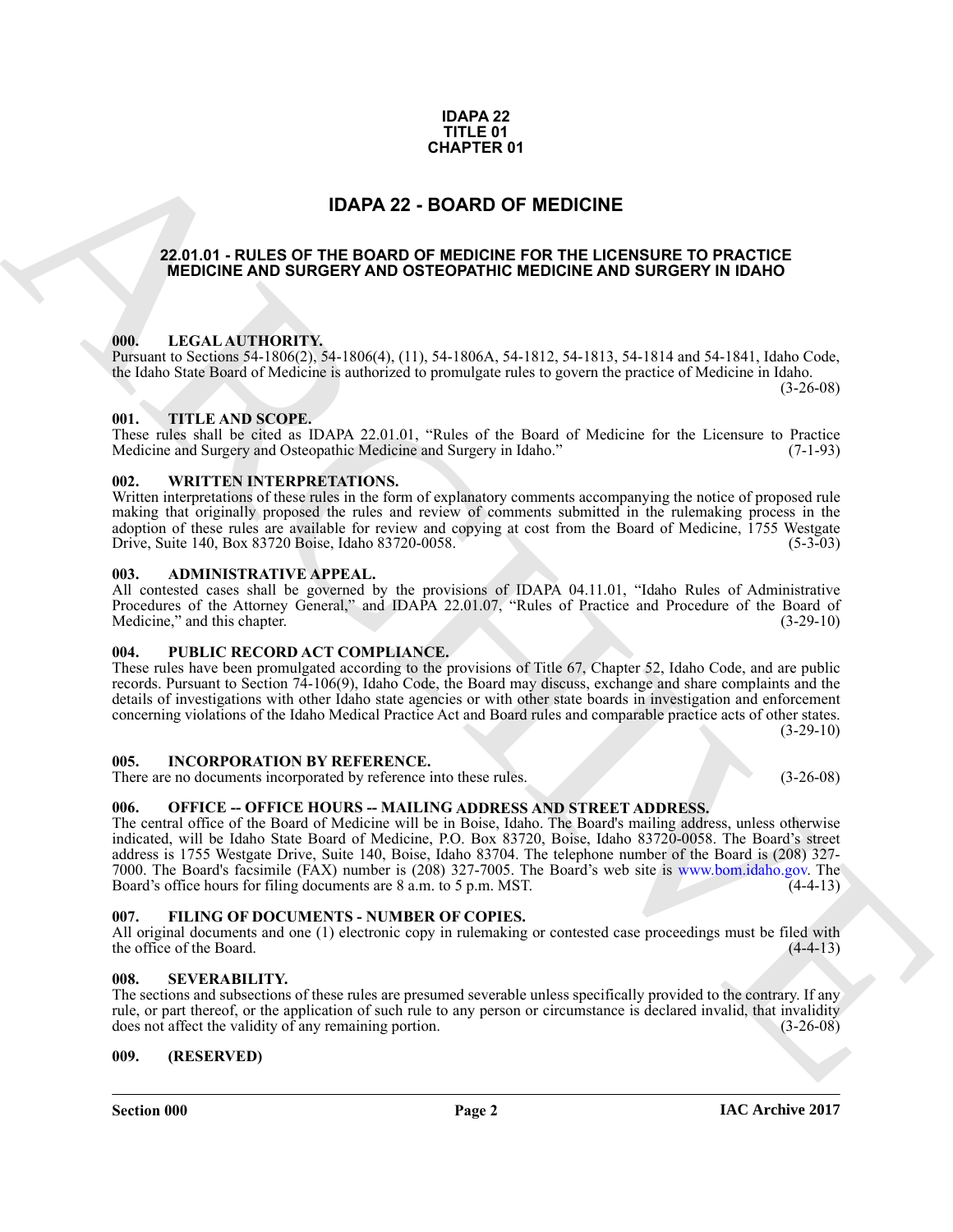#### <span id="page-2-11"></span><span id="page-2-10"></span><span id="page-2-9"></span><span id="page-2-8"></span><span id="page-2-0"></span>**010. DEFINITIONS.**

<span id="page-2-19"></span><span id="page-2-18"></span><span id="page-2-17"></span><span id="page-2-16"></span><span id="page-2-15"></span><span id="page-2-14"></span><span id="page-2-13"></span><span id="page-2-12"></span>

| 10. | <b>Medical Practice Act.</b> Title 54, Chapter 18, Idaho Code. |  | $(3-30-06)$ |
|-----|----------------------------------------------------------------|--|-------------|
|-----|----------------------------------------------------------------|--|-------------|

#### <span id="page-2-7"></span><span id="page-2-6"></span><span id="page-2-5"></span><span id="page-2-4"></span><span id="page-2-3"></span><span id="page-2-2"></span><span id="page-2-1"></span>**011. ABBREVIATIONS.**

| <b>Board of Medicine</b>                |                                                                        | <b>Medicine &amp; Surgery &amp; Osteopathic Surgery</b>                                                                                                                                                                                                                                                                                                                                                                                                                                                                                                                                                                                                                 |             |
|-----------------------------------------|------------------------------------------------------------------------|-------------------------------------------------------------------------------------------------------------------------------------------------------------------------------------------------------------------------------------------------------------------------------------------------------------------------------------------------------------------------------------------------------------------------------------------------------------------------------------------------------------------------------------------------------------------------------------------------------------------------------------------------------------------------|-------------|
| 010.                                    | <b>DEFINITIONS.</b>                                                    |                                                                                                                                                                                                                                                                                                                                                                                                                                                                                                                                                                                                                                                                         |             |
| 01.                                     | Colleges or the American Osteopathic Association (AOA).                | Acceptable School of Medicine. A medical school or college of osteopathic medicine located<br>within the United States accredited by the Liaison Committee on Medical Education (LCME), Joint Committee of the<br>Association of American Medical Colleges (AAMC) and the American Medical Association (AMA) or the American<br>Osteopathic Association (AOA). A medical school or college of osteopathic medicine located within Canada<br>accredited by the Liaison Committee on Medical Education (LCME) and by the Committee on Accreditation for<br>Canadian Medical Schools, as sponsored by the Canadian Medical Association and Association of Canadian Medical | $(3-26-08)$ |
| 02.                                     | within the United States or Canada.                                    | Acceptable International School of Medicine. An international medical school located outside<br>the United States or Canada which meets the standards for medical educational facilities set forth in Subsection<br>051.02, is accredited by the Educational Commission for Foreign Medical Graduates (ECFMG) and provides the<br>scope and content of the education and coursework that are equivalent to acceptable schools of medicine located                                                                                                                                                                                                                       | $(3-26-08)$ |
| 03.<br>United States.                   |                                                                        | Accreditation Council for Graduate Medical Education (ACGME). A nationally recognized<br>accrediting authority responsible for accreditation of post-Medical Doctor medical training programs within the                                                                                                                                                                                                                                                                                                                                                                                                                                                                | $(3-26-08)$ |
| 04.                                     |                                                                        | Applicant. Any human person seeking a license to practice medicine from the Board.                                                                                                                                                                                                                                                                                                                                                                                                                                                                                                                                                                                      | $(3-26-08)$ |
| 05.                                     | <b>Board</b> . The Idaho State Board of Medicine.                      |                                                                                                                                                                                                                                                                                                                                                                                                                                                                                                                                                                                                                                                                         | $(7-1-93)$  |
| 06.                                     | fellowship programs and conducts the Clinical Skills Assessment (CSA). | Educational Commission for Foreign Medical Graduates (ECFMG). A nationally recognized<br>non-profit organization that certifies international medical graduates who seek to enter United States residency and                                                                                                                                                                                                                                                                                                                                                                                                                                                           | $(3-26-08)$ |
| 07.                                     |                                                                        | Federation of State Medical Boards of the United States (FSMB). A nationally recognized non-<br>profit organization representing the seventy (70) medical boards of the United States and its territories.                                                                                                                                                                                                                                                                                                                                                                                                                                                              | $(3-26-08)$ |
| 08.<br>schools.                         |                                                                        | Liaison Committee on Medical Education (LCME). An internationally recognized accrediting<br>authority, sponsored by the Association of American Medical Colleges and the American Medical Association, for<br>medical education programs leading to a Medical Doctor (MD) degree in United States and Canadian medical                                                                                                                                                                                                                                                                                                                                                  | $(3-26-08)$ |
| 09.                                     | license to practice osteopathic medicine and surgery in Idaho.         | License to Practice Medicine. A license issued by the Board to practice medicine and surgery or a                                                                                                                                                                                                                                                                                                                                                                                                                                                                                                                                                                       | $(3-30-06)$ |
| 10.                                     | Medical Practice Act. Title 54, Chapter 18, Idaho Code.                |                                                                                                                                                                                                                                                                                                                                                                                                                                                                                                                                                                                                                                                                         | $(3-30-06)$ |
| 11.<br>credential verification service. |                                                                        | Original Certificate or Document. The original document itself or a certified copy thereof issued<br>by the agency or institution and mailed or delivered directly from the source to the Board or a Board approved                                                                                                                                                                                                                                                                                                                                                                                                                                                     | $(3-26-08)$ |
| 011.                                    | <b>ABBREVIATIONS.</b>                                                  |                                                                                                                                                                                                                                                                                                                                                                                                                                                                                                                                                                                                                                                                         |             |
| 01.                                     | AAMC. Association of American Medical Colleges.                        |                                                                                                                                                                                                                                                                                                                                                                                                                                                                                                                                                                                                                                                                         | $(3-26-08)$ |
| 02.                                     |                                                                        | <b>ACGME.</b> Accreditation Council for Graduate Medical Education.                                                                                                                                                                                                                                                                                                                                                                                                                                                                                                                                                                                                     | $(3-26-08)$ |
| 03.                                     | AMA. American Medical Association.                                     |                                                                                                                                                                                                                                                                                                                                                                                                                                                                                                                                                                                                                                                                         | $(3-26-08)$ |
| 04.                                     | <b>AOA</b> . American Osteopathic Association.                         |                                                                                                                                                                                                                                                                                                                                                                                                                                                                                                                                                                                                                                                                         | $(3-26-08)$ |
| 05.                                     |                                                                        | ECFMG. Educational Commission for Foreign Medical Graduates.                                                                                                                                                                                                                                                                                                                                                                                                                                                                                                                                                                                                            | $(3-26-08)$ |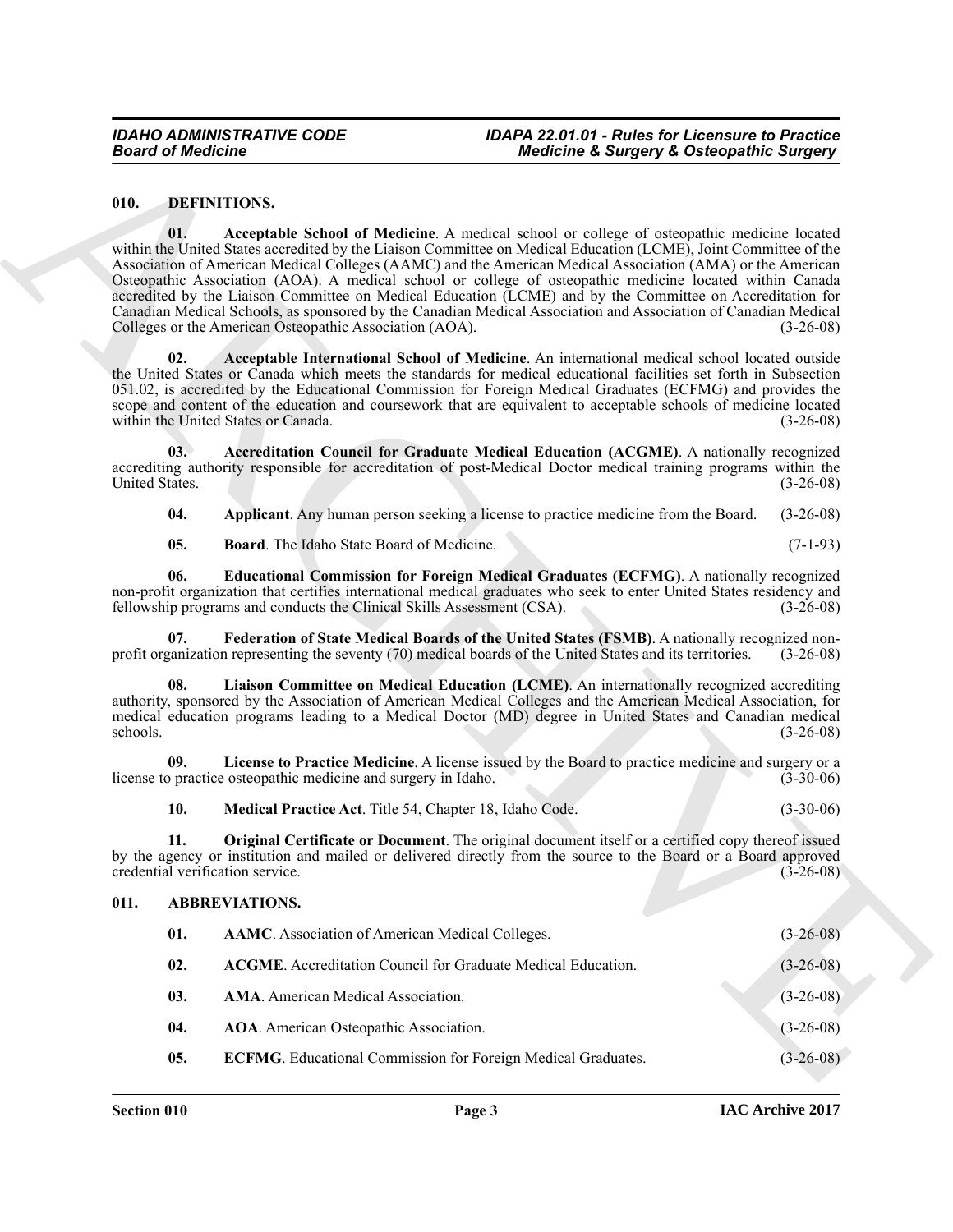<span id="page-3-4"></span><span id="page-3-3"></span><span id="page-3-2"></span>

| 06. | <b>FSMB.</b> Federation of State Medical Boards.     | $(3-26-08)$ |
|-----|------------------------------------------------------|-------------|
| 07. | <b>LCME.</b> Liaison Committee on Medical Education. | $(3-26-08)$ |
| 08. | <b>USMLE.</b> United States Medical Licensing Exam.  | $(3-26-08)$ |

#### <span id="page-3-0"></span>**012. -- 049. (RESERVED)**

### <span id="page-3-5"></span><span id="page-3-1"></span>**050. GENERAL QUALIFICATIONS FOR LICENSURE AND RENEWAL.**

<span id="page-3-9"></span>**01. Residence**. No period of residence in Idaho shall be required of any applicant, however, each applicant for licensure must be legally able to work and live in the United States. Original documentation of lawful presence in the United States must be provided upon request only. The Board shall refuse licensure or renew a license if the applicant is not lawfully present in the United States. (3-26-08)

<span id="page-3-7"></span>**02. Character**. The Board may refuse licensure if it finds that the applicant has engaged in conduct prohibited by Section 54-1814, Idaho Code; provided the Board shall take into consideration the rehabilitation of the applicant and other mitigating circumstances. (7-1-93)

<span id="page-3-8"></span><span id="page-3-6"></span>**03. English Language**. Each applicant shall speak, write, read, understand and be understood in the anguage. Evidence of proficiency in the English language must be provided upon request only. (3-26-08) English language. Evidence of proficiency in the English language must be provided upon request only.

**Board of Medicine a Surgery 3. Ossesser and State Medicine a Surgery 3. Ossesser by 2001.** ISBN 1-01-01891 100 to 2001. The Color State Medicine Surgery 3. Ossess 10.<br>
10. ISBN 1-1-0180 committee on Medicine State Medici **04. Application**. Each applicant must have graduated from an acceptable school of medicine, passed an examination acceptable to the Board that demonstrates qualification for licensure or successfully completed the United States Medical Licensing Exam (USMLE) and completed one (1) year of postgraduate training approved by the ACGME, AOA or Royal College of Physicians and Surgeons of Canada, and shall submit a completed written application to the Board on forms prescribed by the Board with the nonrefundable application fee. Any certificate or document required to be submitted to the Board which is not in the English language must be accompanied by a certified translation thereof into English. The application form shall be verified and shall require the following:

 $(5-8-09)$ 

**a.** Personal identification information and education background of the applicant including, but limited to, his college education, medical school education and postgraduate training; (3-26-08)

**b.** An original certificate or document of graduation from an acceptable school of medicine, and evidence of satisfactory completion of postgraduate training of one (1) year at one (1) training program accredited for internship, residency or fellowship training by the ACGME, AOA or Royal College of Physicians and Surgeons of  $\text{Canada};$  (3-26-08)

**c.** The disclosure of any criminal charges, convictions or guilty pleas against the applicant other than affic offenses: (7-1-93) minor traffic offenses;

**d.** The current mental and physical condition of the applicant, together with disclosure of any previous or mental illness which impacts the applicant's ability to practice medicine; (3-30-01) physical or mental illness which impacts the applicant's ability to practice medicine;

**e.** The disclosure of any past or pending medical malpractice actions against the applicant, and the judgments or settlements, if any, of such claims exceeding fifty thousand dollars (\$50,000); (5-8-09)

**f.** The disclosure of any disciplinary action by any board of medicine, licensing authority, medical professional society, hospital, medical school, or institution staff in any state or country; (3-26-08) society, professional society, hospital, medical school, or institution staff in any state or country;

The disclosure of the refusal to issue or renew a license to practice medicine by any state, Canadian censing authority; (3-26-08) or international licensing authority;

References to include two (2) letters of recommendation signed by licensed physicians who have unt professionally for at least one (1) year;<br>(3-30-06) known the applicant professionally for at least one  $(1)$  year;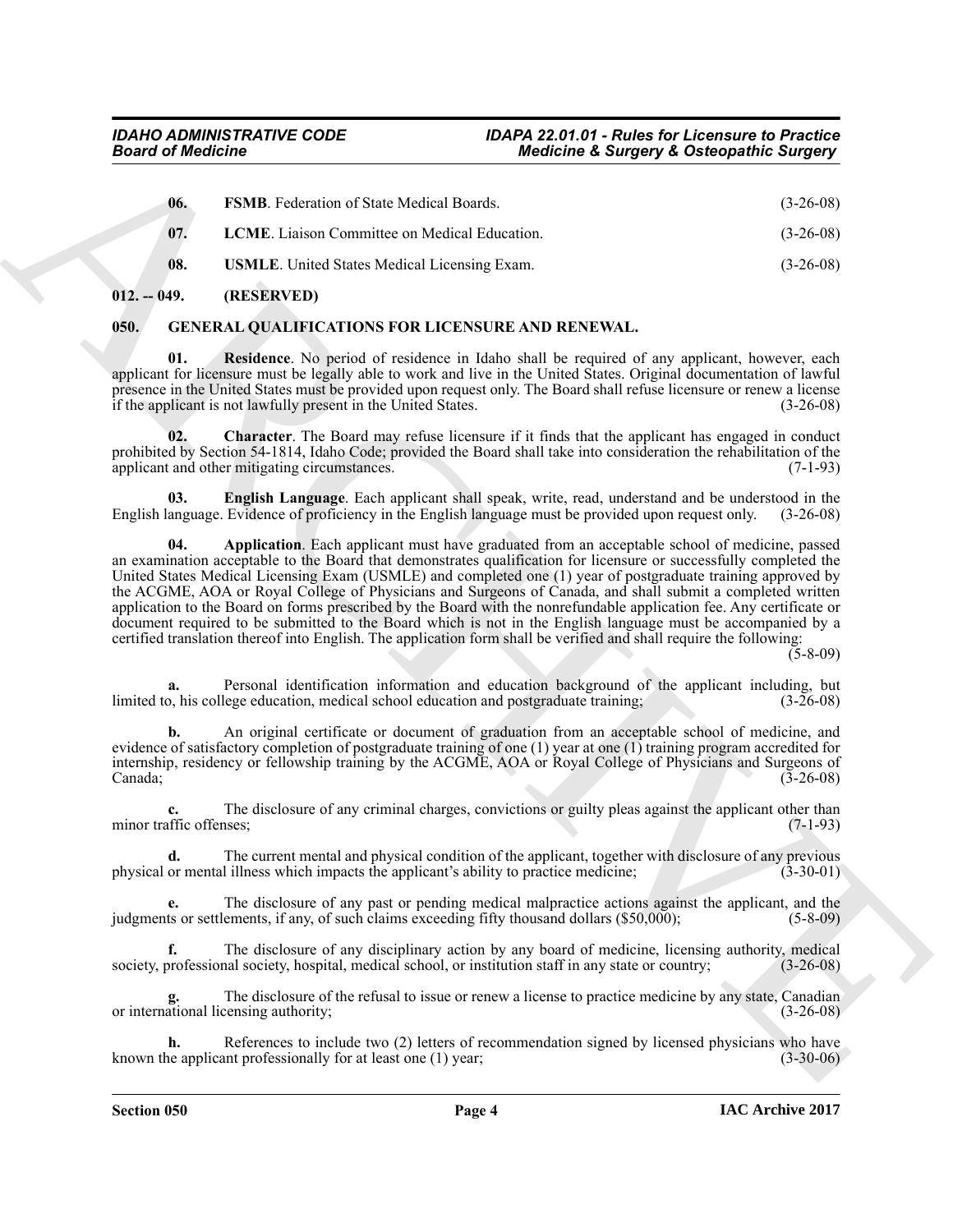**i.** An unmounted photograph of the applicant, of adequate size and clarity to identify the applicant and no larger than four inches tall by three inches wide  $(4'' \times 3'')$ , taken not more than one (1) year prior to the date of the application:  $(3-30-06)$ the application;

**j.** A certified copy of a full set of the applicant's fingerprints on forms supplied by the Board which shall be forwarded to the Idaho Department of Law Enforcement and to the FBI Identification Division for the purpose of a fingerprint-based criminal history check of the Idaho central criminal database and the Federal Bureau of Investigation criminal history database;

**k.** The employment history and relevant practice locations of the applicant; (3-30-06)

**l.** Each state, country and jurisdiction in which the applicant has applied for a license to practice medicine; (3-26-08) medicine;  $(3-26-08)$ 

**m.** Each state, country and jurisdiction wherein the applicant is licensed to practice medicine;  $(4-4-13)$ 

<span id="page-4-1"></span>**n.** A copy of the applicant's birth certificate or current passport; and  $(4-4-13)$ 

**o.** Such other information or examinations as the Board deems necessary to identify and evaluate the  $i$ 's credentials and competency. (4-4-13) applicant's credentials and competency.

**Example the distribution**  $\frac{1}{2}$  **Medicine A** Surgery **A** Osteographic Surgery <br>  $\frac{1}{2}$  change that announced color proposed by the system and the system and the system and the system and the system and the system **05. Examination**. Each applicant must pass an examination acceptable to the Board, within the time period recommended by the examination authority, which shall thoroughly test the applicant's fitness to practice medicine or successfully completed the United States Medical Licensing Exam (USMLE). If an applicant fails to pass the examination on two (2) separate occasions the applicant may be required to be interviewed, evaluated or examined by the Board. (5-8-09) examined by the Board.

<span id="page-4-3"></span>Interview. Each applicant may be personally interviewed by the Board or a designated committee of the Board. The interview shall include a review of the applicant's qualifications and professional credentials.

(3-30-01)

<span id="page-4-0"></span>**07.** Applicants. All applicants must complete their license application within one (1) year unless extended by the Board after filing an application for extension. Unless extended, applications that remain on file for more than one (1) year will be considered null and void and a new application and new fees will be required as if filing for the first time. (3-30-06) filing for the first time.

<span id="page-4-2"></span>**08. Health Care Standards**. In reviewing the application or conducting the applicant's interview, the Board shall determine whether the applicant possesses the requisite qualifications to provide the same standard of health care as provided by licensed physicians in this state. If the Board is unable to reach such a conclusion through the application and interview, it shall conduct further inquiry, to establish such qualifications. (3the application and interview, it shall conduct further inquiry, to establish such qualifications.

**a.** Upon inquiry, if further examination is required, the Board may require passage of the Special Purpose Examination (SPEX) administered by the FSMB, a post licensure assessment conducted by the FSMB, or an evaluation by an independent agency accepted by the Board to evaluate physician competence. (5-8-09) evaluation by an independent agency accepted by the Board to evaluate physician competence.

**b.** The Board will require further inquiry when in its judgment the need is apparent, including but not limited to the following circumstances: (3-30-06)

i. Graduate of an international medical school located outside the United States and Canada and not accredited by the LCME;

ii. Applicant whose background investigation reveals evidence of impairment, competency deficit, or any action by any licensing or regulatory agency; (3-26-08) disciplinary action by any licensing or regulatory agency;

An applicant has not been in active medical practice for a period exceeding one (1) year, or when significantly interrupted; (3-30-06) practice has been significantly interrupted;

**Section 050 Page 5**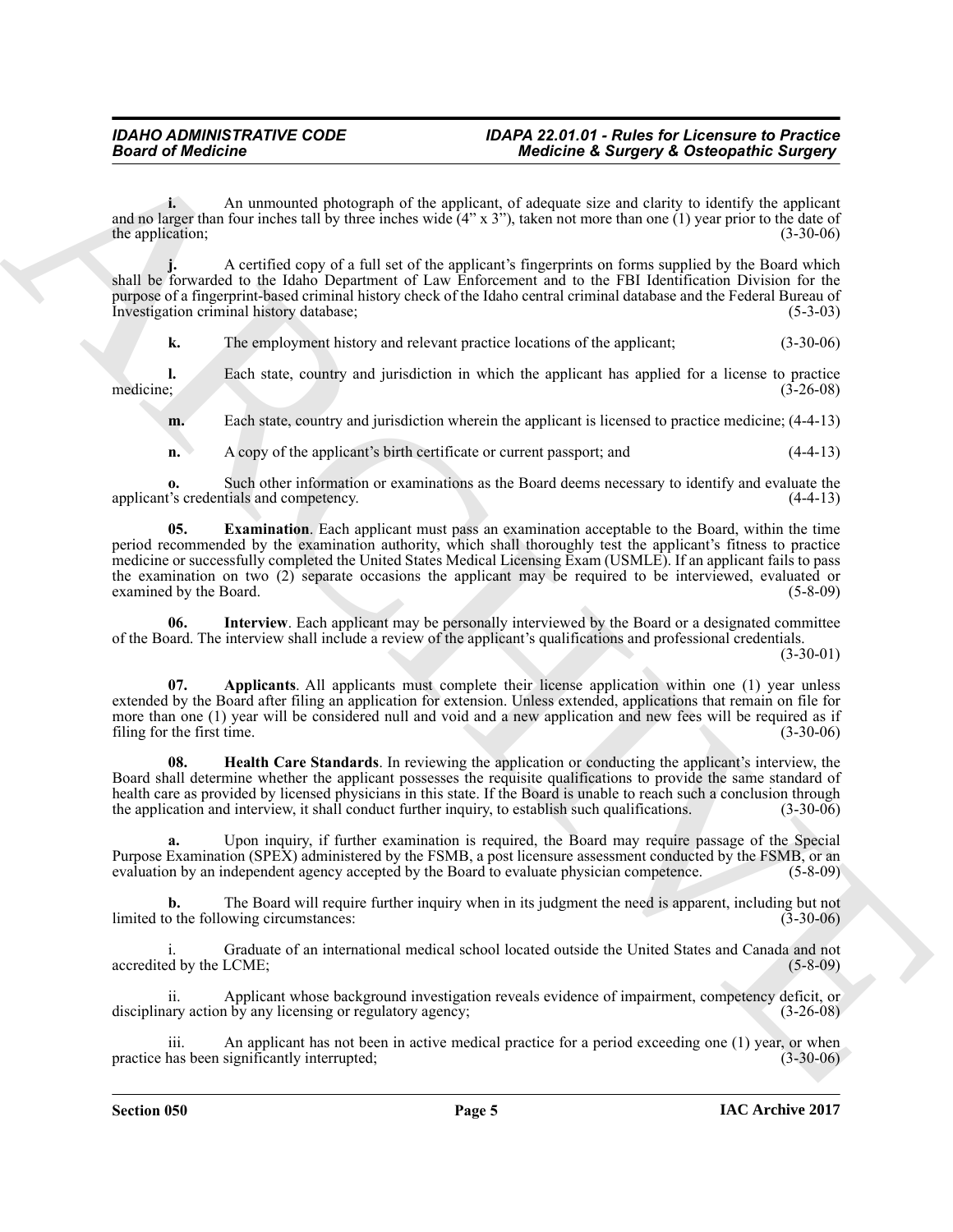iv. An applicant has not written a recognized examination intended to determine ability to practice medicine within a period of five  $(5)$  years preceding application;

v. An applicant whose initial licensure was issued on the basis of an examination not recognized by the Board; or (3-30-06) the Board; or  $(3-30-06)$ 

vi. When there is any reason whatsoever to question the identity of the applicant. (3-30-06)

Recommendations of the assessment and or evaluation acceptable to the Board related to the ability of the applicant to practice medicine and surgery will be considered by the Board in its decision whether to issue a license and the Board may limit, condition, or restrict a license based on the Board's determination and the recommendation of the assessment or evaluation. recommendation of the assessment or evaluation.

#### <span id="page-5-1"></span><span id="page-5-0"></span>**051. LICENSURE FOR GRADUATES OF INTERNATIONAL MEDICAL SCHOOLS LOCATED OUTSIDE OF THE UNITED STATES AND CANADA.**

<span id="page-5-2"></span>**01. International Medical Graduate**. In addition to meeting the requirements of Section 050, graduates of international medical schools located outside of the United States and Canada must submit to the Board: (3-26-08)

**a.** Original certificate from the ECFMG or original documentation that the applicant has passed the examination either administered or recognized by the ECFMG and passed an examination acceptable to the Board that demonstrates qualification for licensure or successfully completed the United States Medical Licensing Exam (USMLE). (5-8-09)

**b.** Original documentation directly from the international medical school that establishes to the satisfaction of the Board that the international medical school meets the standards for medical educational facilities set forth in Subsection 051.02, and that both the scope and content of the applicant's coursework and performance were equivalent to those required of students of medical schools accredited by the LCME; (3-26-08)

Beard of Medicine<br>
Medicine a position in the same and the same and the same and the same and the same and the same and the same and the same and the same and the same and the same and the same and the same and the same a **c.** Original documentation directly from the international medical school that it has not been disapproved or has its authorization, accreditation, certification or approval denied or removed by any state, country or territorial jurisdiction and that to its knowledge no state of the United States or any country or territorial jurisdiction has refused to license its graduates on the grounds that the school fails to meet reasonable standards for medical education facilities;

**d.** A complete and original transcript from the international medical school showing successful completion of all the courses taken and grades received and original documentation of successful completion of all clinical coursework; and

**e.** Original documentation of successful completion of three (3) years of progressive postgraduate training at one (1) training program accredited for internship, residency, or fellowship training by the ACGME, AOA or the Royal College of Physicians and Surgeons of Canada, provided however, a resident who is attending an Idaho based residency program may be licensed after successful completion of two (2) years of progressive post graduate training, if the following conditions are met: (3-25-16) training, if the following conditions are met:

i. The resident must have the written approval of the residency program director; (3-25-16)

ii. The resident must have a signed written contract with the Idaho residency program to complete the sidency program; (3-25-16) entire residency program;

iii. The resident must remain in good standing at the Idaho-based residency program; (3-25-16)

iv. The residency program must notify the Board within thirty (30) days if there is a change in circumstances or affiliation with the program (for example, if the resident resigns or does not demonstrate continued satisfactory clinical progress); and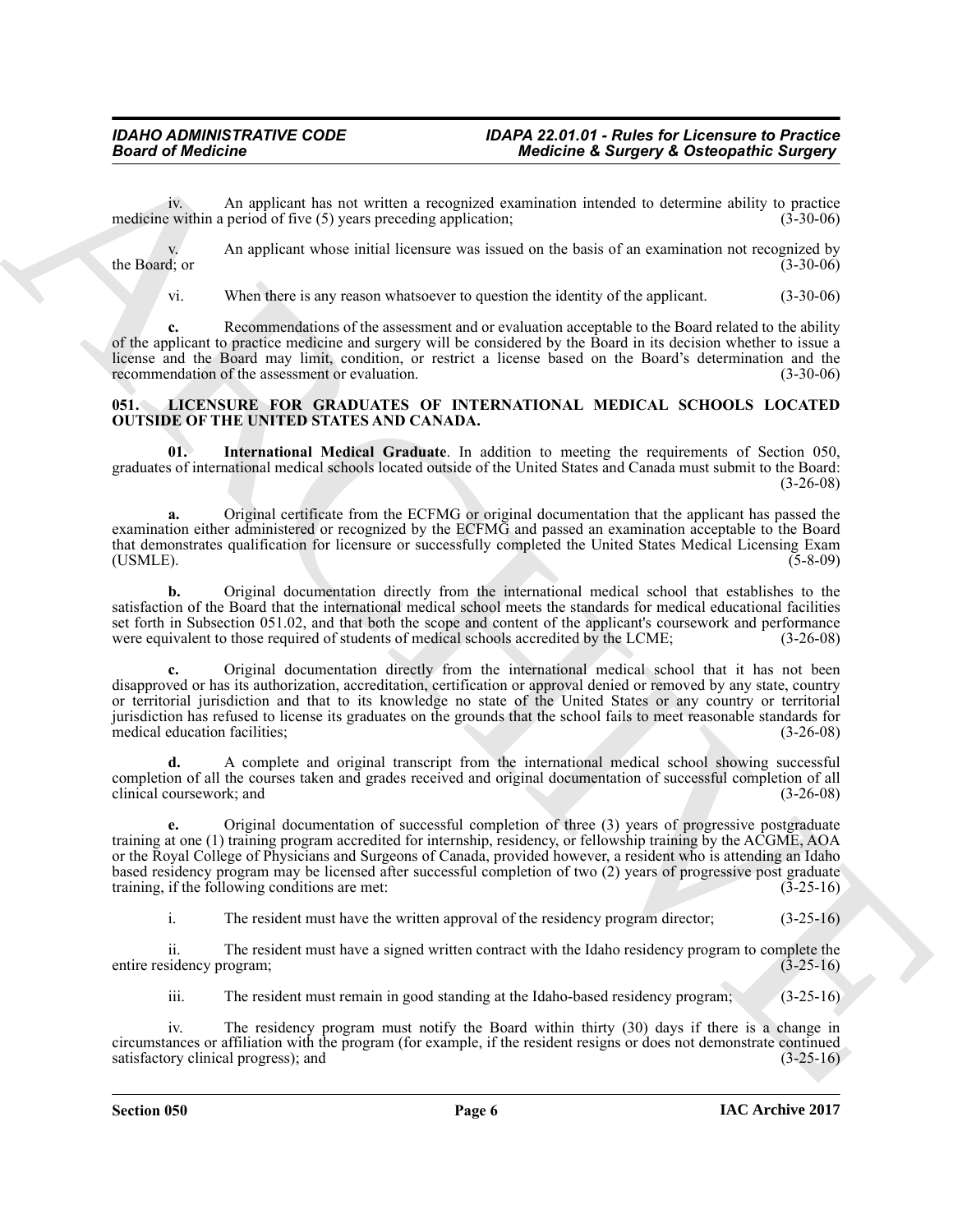The Idaho residency program and the Idaho Board have prescreened the applicant to ensure that the applicant has received an MD or DO degree from an approved school that is eligible for Idaho licensure after graduation. (3-25-16) graduation.  $(3-25-16)$ 

**f.** ECFMG. The certificate from the ECFMG is not required if the applicant holds a license to practice medicine which was issued prior to 1958 in one (1) of the states of the United States and which was obtained by<br>written examination.  $(3-26-08)$ written examination.

#### <span id="page-6-5"></span>**02. International Medical School Requirements**. (3-26-08)

**a.** An international medical school, as listed in the World Health Organization Directory of Medical Schools, which issued its first doctor of medicine degree less than fifteen (15) years prior to an application for licensure, must provide documented evidence of degree equivalency acceptable to the Board including, but not  $\text{limited to:} \tag{3-26-08}$ 

Beard of Medicine<br>
The Lights were also made to the Control of the Lights were the Control of the Control of the Control of the Control of the Lights were also been concepted by the Control of the Control of the Control o i. The doctor of medicine degrees issued must be substantially equivalent to the degrees issued by acceptable medical schools located within the United States or Canada. Equivalency shall be demonstrated, in part, by original documentation of a medical curriculum of not less than thirty-two (32) months, or its equivalent, of fulltime classroom instruction and supervised clinical coursework. Such clinical coursework shall be in a hospital or hospitals that, at the time of the applicant's coursework, documented its evaluation of the applicant's performance in writing as a basis for academic credit by the medical school; (3-26-08) writing as a basis for academic credit by the medical school;

The medical school's admission requirements, including undergraduate academic subject requirements, entrance examination scores, and core curriculum are substantially equivalent to medical schools located within the United States or Canada: (3-26-08) located within the United States or Canada;

iii. The medical school has adequate learning facilities, class attendance, medical instruction, and otations consistent with quality medical education. (3-26-08) clinical rotations consistent with quality medical education.

iv. The medical school has not been disapproved or has its authorization, accreditation, certification, content<br>of territorial jurisdiction, and (3-26-08), or approval denied or removed by any state, country or territorial licensure, or approval denied or removed by any state, country or territorial jurisdiction; and

v. The medical school does not issue diplomas, confer degrees or allow graduation based on Internet or on-line courses inconsistent with quality medical education.

**b.** An international medical school, as listed in the World Health Organization Directory of Medical Schools, which issued its first doctor of medicine degree more than fifteen (15) years prior to an application for licensure, may, in the Board's discretion, be required to provide original documented evidence of degree equivalency acceptable to the Board. (3-26-08) acceptable to the Board.

#### <span id="page-6-1"></span><span id="page-6-0"></span>**052. GRADUATES OF UNAPPROVED INTERNATIONAL MEDICAL SCHOOLS LOCATED OUTSIDE THE UNITED STATES OR CANADA.**

In addition to meeting the requirements of Section 050, graduates of unapproved international medical schools located outside the United States or Canada that do not meet the requirements of Section 051, shall submit to the Board an original certificate or document of three (3) of the four (4) following requirements. (3-26-08) Board an original certificate or document of three (3) of the four (4) following requirements.

<span id="page-6-4"></span><span id="page-6-3"></span>**01. Valid ECFMG Certificate**. Hold a valid certificate issued by ECFMG. (3-26-08)

**02. Three Years of Completed Post Graduate Training**. Successful completion of three (3) years of progressive post graduate training at one (1) training program accredited for internship, residency or fellowship training in an ACGME or AOA or Royal College of Physicians and Surgeons of Canada approved program.

(3-26-08)

<span id="page-6-2"></span>**03. Board Certification**. Hold current board certification by a specialty board approved by the n Board of Medical Specialties or the AOA.  $(3-26-08)$ American Board of Medical Specialties or the AOA.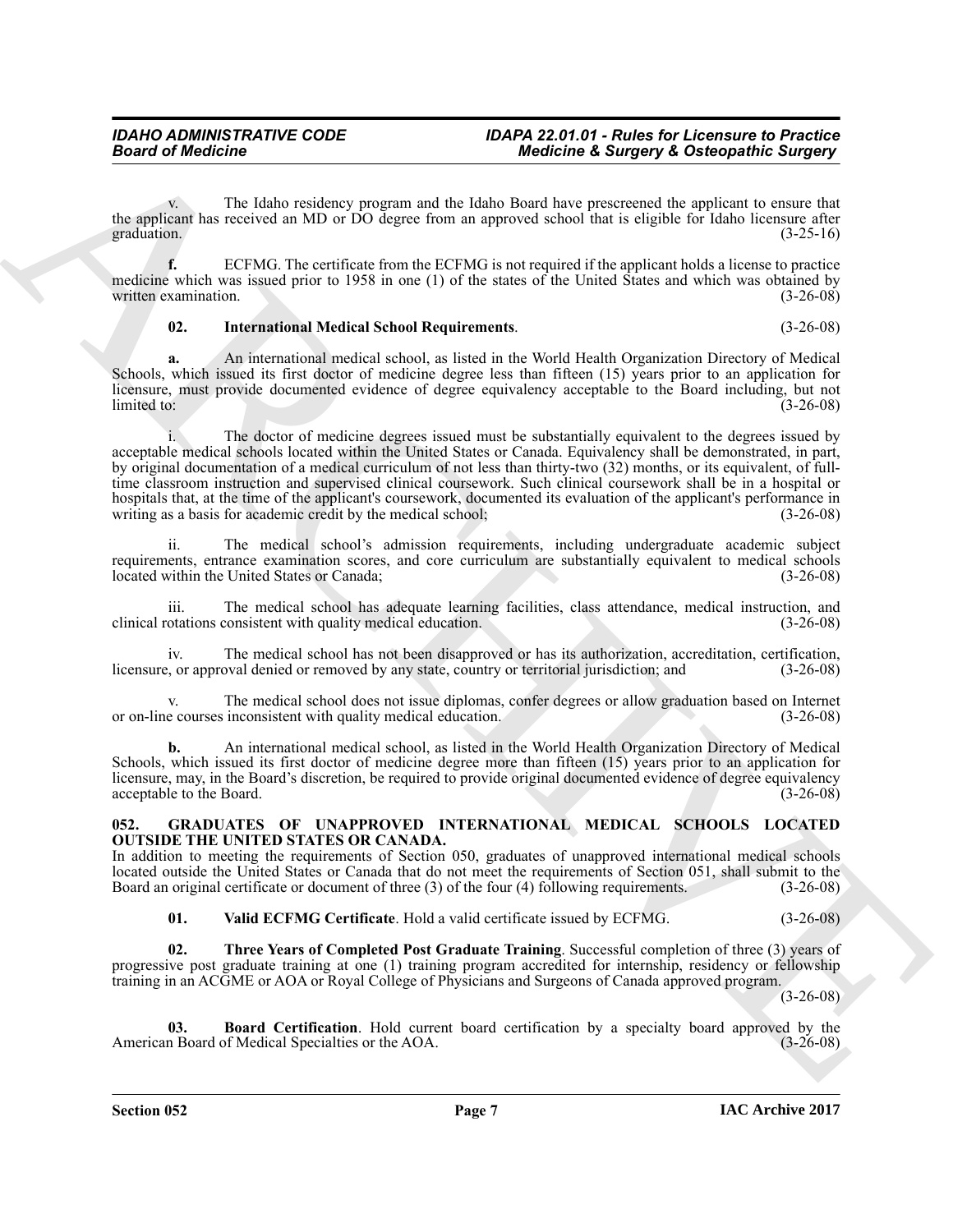<span id="page-7-1"></span>**04.** Five Years Unrestricted Practice. Evidence of five (5) years of unrestricted practice as a licensee inted States or Canadian iurisdiction. of any United States or Canadian jurisdiction.

### <span id="page-7-2"></span><span id="page-7-0"></span>**053. LICENSURE BY ENDORSEMENT.**

Beard of Redeficite a Change in the state of the state of the state of the state of the state of the state of the state of the state of the state of the state of the state of the state of the state of the state of the sta An applicant, in good standing with no restrictions upon or actions taken against his license to practice medicine and surgery in a state, territory or district of the United States or Canada is eligible for licensure by endorsement to practice medicine in Idaho. An applicant with any disciplinary action, whether past, pending, public or confidential, by any board of medicine, licensing authority, medical society, professional society, hospital, medical school or institution staff in any state, territory, district or country is not eligible for licensure by endorsement. An applicant ineligible for licensure by endorsement may make a full and complete application pursuant to the requirements of Sections 050, 051 or 052. (5-8-09)

<span id="page-7-4"></span>**01.** Character. An applicant is not eligible for licensure by endorsement if the Board finds the thas engaged in conduct prohibited by Section 54-1814. Idaho Code. (5-8-09) applicant has engaged in conduct prohibited by Section 54-1814, Idaho Code.

<span id="page-7-6"></span>**02. Residence**. No period of residence in Idaho shall be required of any applicant, however, each applicant for licensure must be legally able to work and live in the United States. Original documentation of lawful presence in the United States must be provided upon request only. The Board shall refuse licensure or renew a license if the applicant is not lawfully present in the United States. (5-8-09)

<span id="page-7-5"></span>**03 English Language**. Each applicant shall speak, write, read, understand and be understood in the anguage. Evidence of proficiency in the English language must be provided upon request only. (5-8-09) English language. Evidence of proficiency in the English language must be provided upon request only.

<span id="page-7-3"></span>**04. Application**. The applicant shall submit a completed written application to the Board on forms furnished by the Board with the necessary nonrefundable application fee. Any certificate or document required to be submitted to the Board which is not in the English language must be accompanied by a certified translation thereof into English. The application form shall be verified and shall require the original document itself or a certified copy thereof issued by the agency or institution and mailed or delivered directly from the source to the Board or a Board approved credential verification service of the following: (5-8-09) approved credential verification service of the following:

**a.** Current, valid, unrevoked, unsuspended, undisciplined license to practice medicine and surgery in a state, territory or district of the United States or Canada shall constitute prima facie evidence of graduation from an acceptable school of medicine, successful completion of the United States Medical Licensing Exam (USMLE) and completion of one (1) year of postgraduate training approved by the ACGME, AOA or Royal College of Physicians and Surgeons of Canada; (5-8-09) and Surgeons of Canada;

**b.** Current board certification by a specialty board approved by the American Board of Medical es or AOA; (5-8-09) Specialties or AOA;

**c.** Five (5) years of contemporaneous active, unrestricted, clinical practice of medicine and surgery as e of a state, territory or district of the United States or Canada: (5-8-09) a licensee of a state, territory or district of the United States or Canada;

**d.** Disclosure of any past or current mental and physical condition of the applicant, together with disclosure of any previous physical or mental illness which may impact the applicant's ability to practice medicine;  $(5-8-09)$ 

**e.** Disclosure of past or pending medical malpractice actions against the applicant within the last ten (10) years and the judgments or settlements, if any, of such claims which exceed fifty thousand dollars (\$50,000); (5-8-09)

**f.** An unmounted photograph of the applicant, of adequate size and clarity to identify the applicant and no larger than four inches tall by three inches wide  $(4'' \times 3'')$ , taken not more than one (1) year prior to the date of the application; and  $(5-8-09)$ the application; and

**g.** A certified copy of a full set of the applicant's fingerprints on forms supplied by the Board which shall be forwarded to the Idaho Department of Law Enforcement and to the FBI Identification Division for the purpose of a fingerprint-based criminal history check of the Idaho central criminal database and the Federal Bureau of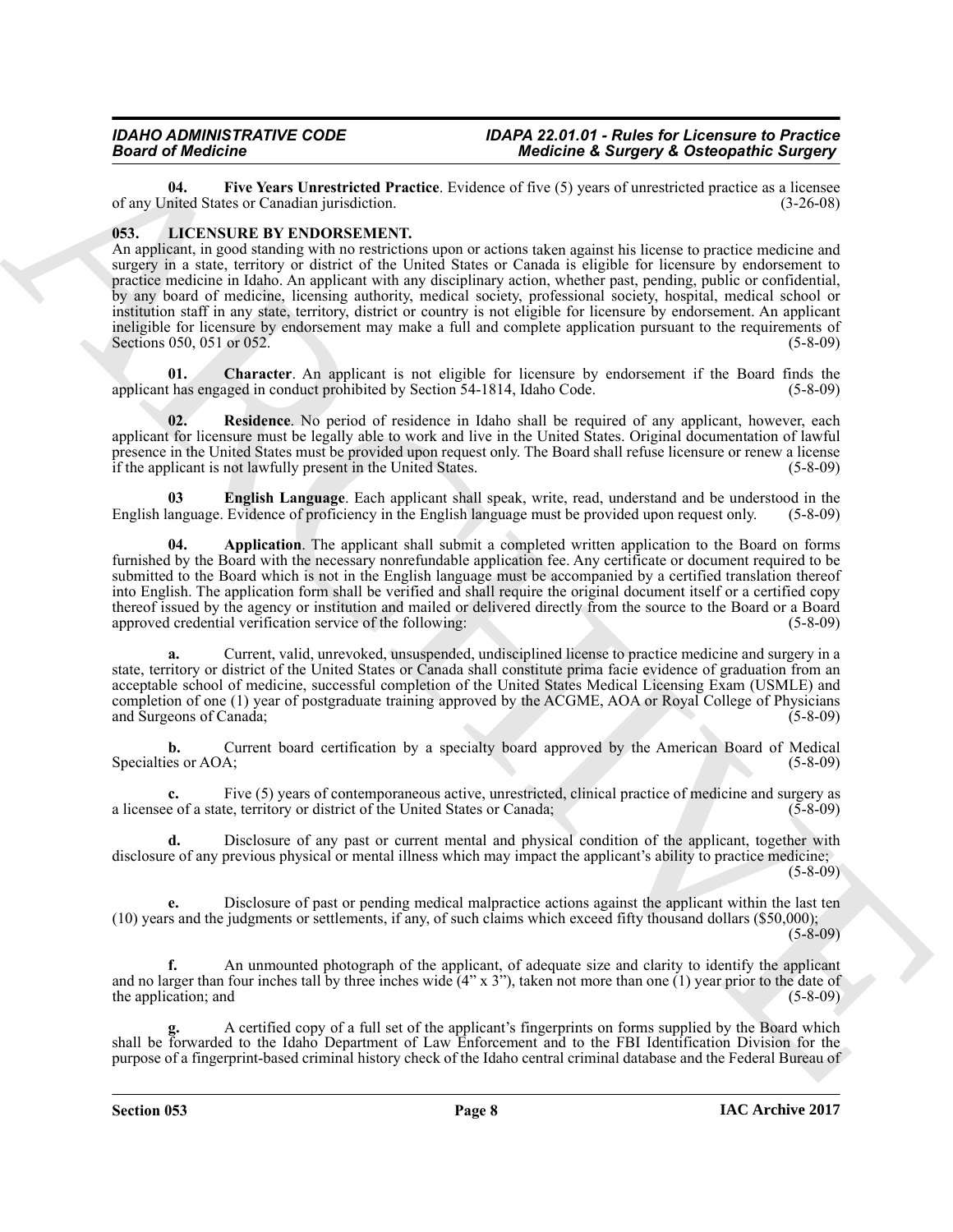Investigation criminal history database. (5-8-09)

<span id="page-8-11"></span>**05. Affidavit**. An applicant shall provide the Board an Affidavit swearing that all the information he provides and all of his application answers are true and correct and that he is on notice that any false statement, omission, misrepresentation, or dishonest answer is a ground for denial of his application or revocation of his license.  $(5-8-09)$ 

### <span id="page-8-0"></span>**054. -- 075. (RESERVED)**

### <span id="page-8-14"></span><span id="page-8-1"></span>**076. TEMPORARY LICENSE.**

<span id="page-8-4"></span>**01. Application for Temporary Licensure**. Any applicant eligible to be licensed without examination or inquiry pursuant to Section 050, except a volunteer license applicant, may apply for a temporary license to practice medicine provided he has met all requirements of Section 050 or Section 051 of these rules, submitted all required application forms and fees, has no history of disciplinary action, limitation, pending investigation or restriction on any license to practice and is only awaiting the criminal background check outcome. (3-30-06)

<span id="page-8-15"></span>**02. File Completed Application**. All applicants for a temporary license shall file a completed written application in accordance with Section 050 and or Section 051 along with the required temporary license fee and regular license fee. (3-30-06) regular license fee.

<span id="page-8-16"></span>**03. Temporary License**. The temporary license shall bear the word "temporary" and will show the date of issuance and the date of expiration. Temporary licenses shall expire in one hundred twenty (120) days unless extended by the Board or its designated representative upon a showing of good cause. (3-30-06) extended by the Board or its designated representative upon a showing of good cause.

#### <span id="page-8-5"></span><span id="page-8-2"></span>**077. INACTIVE LICENSE.**

<span id="page-8-9"></span>**01. Issuance of Inactive License**. Any applicant who is eligible to be issued a license to practice medicine, except a volunteer license, may be issued, upon request, an inactive license to practice medicine on the condition that he will not engage in the practice of medicine in this state. An inactive license fee shall be collected by the Board. (3-26-08) the Board.  $(3-26-08)$ 

<span id="page-8-6"></span>**02. Inactive License Renewal**. Inactive licenses shall be issued for a period of not less than one (1) year or more than five (5) years and such licenses shall be renewed upon payment of an inactive license renewal fee.<br>The inactive license certificate shall set forth its date of expiration. (3-30-06) The inactive license certificate shall set forth its date of expiration.

<span id="page-8-7"></span>**03. Inactive to Active License**. An inactive license may be converted to an active license to practice medicine by application to the Board and payment of required fees. Before the license will be converted the applicant must account for the time during which an inactive license was held. The Board may, in its discretion, require a personal interview. (7-1-93) personal interview.

### <span id="page-8-12"></span><span id="page-8-10"></span><span id="page-8-3"></span>**078. LICENSES.**

**Example the distribution** and the same of the same of the same of the same of the same of the same of the same of the same of the same of the same of the same of the same of the same of the same of the same of the same o **01. Licensure Expiration**. Each license to practice medicine shall be issued for a period of not less than one (1) year or more than five (5) years. Each license shall set forth its expiration date on the face of the certificate. Prorated fees may be assessed by the Board to bring the expiration date of the license within the next occurring license renewal period. The Board may condition the issuance of such a license for the full term upon the occurrence of events specified by the Board and the Board may extend a license for an intermediate period of time.  $(3-30-06)$ 

<span id="page-8-8"></span>**02. Renewal**. Each license to practice medicine may be renewed prior to its expiration date by the payment of a renewal fee to the Board and by completion of a renewal form provided by the Board. In order to be eligible for renewal, a licensee must provide a current address to the Board and must notify the Board of any change of address prior to the renewal period. Licenses not renewed by their expiration date shall be canceled. (3-30-06)

<span id="page-8-13"></span>**Reinstatement**. Licenses canceled for nonpayment of renewal fees may be reinstated by filing a reinstatement application on forms prescribed by the Board and upon payment of a reinstatement fee and applicable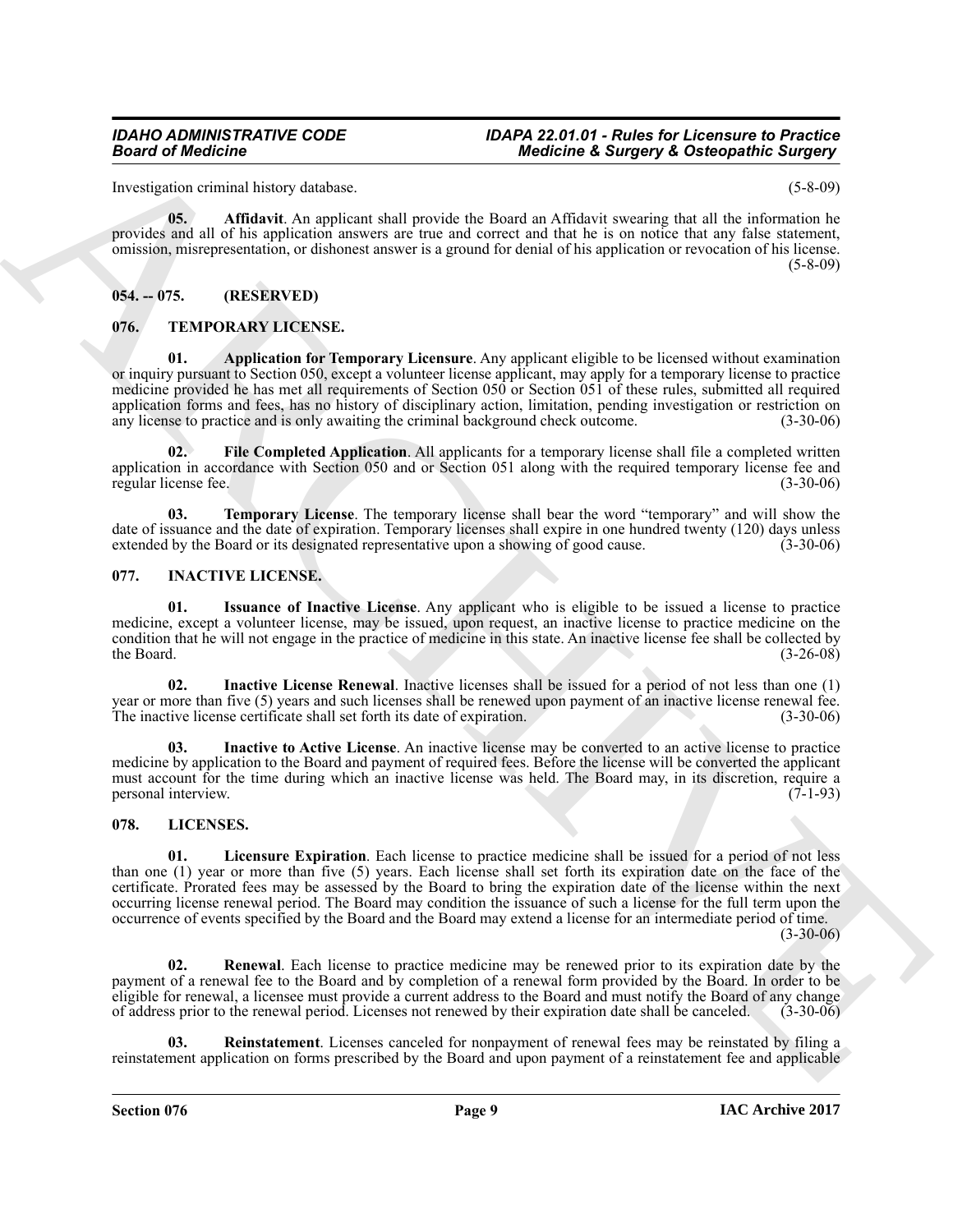renewal fees for the period the license was lapsed. (3-30-06)

<span id="page-9-9"></span>**04. Relicensure**. Physicians whose licenses have been canceled for a period of more than five (5) years, shall be required to make application to the Board as new applicants for licensure. (3-26-08)

### <span id="page-9-2"></span><span id="page-9-0"></span>**079. CONTINUING MEDICAL EDUCATION (CME) REQUIRED.**

<span id="page-9-6"></span>**Purpose.** The purpose of practice relevant CME is to enhance competence, performance, current standards of care, and patient outcomes. (5-3-03) understanding of current standards of care, and patient outcomes.

<span id="page-9-7"></span>**02. Renewal**. Each person licensed to practice medicine and surgery or osteopathic medicine or surgery in Idaho shall complete no less than forty (40) hours of practice relevant, Category 1, CME every two (2) years.  $\gamma$  years. (5-3-03)

<span id="page-9-4"></span>**03.** Approved Programs. All education offered by institutions or organizations accredited by the and reciprocating organizations or the AOA are considered approved. (3-26-08) ACCME and reciprocating organizations or the AOA are considered approved.

<span id="page-9-8"></span><span id="page-9-3"></span>**04. Verification of Compliance**. Licensees shall, at license renewal, provide a signed statement to the Board indicating compliance. The Board, in its discretion, may require such additional evidence as is necessary to verify compliance. (5-3-03) verify compliance.

**Beari of Medicine and Surgery A Daregambic Surgery A Categoris Bearing the Surgery A Categoris Bearing the Surgery A Categoris Bearing the Surgery A Categoris Bearing the Surgery A Categoris Bearing the Surgery A Categor 05. Alternate Compliance**. The Board may accept certification or recertification by a member of the American Board of Medical Specialties, the American Osteopathic Association Bureau of Professional Education, or the Royal College of Physicians and Surgeons of Canada in lieu of compliance with continuing education requirements during the cycle in which the certification or recertification is granted. The Board may also grant an exemption for full time participation in a residency or fellowship training at a professionally accredited institution.

(5-3-03)

<span id="page-9-5"></span>**06. Penalties for Noncompliance**. The Board may condition, limit, suspend, or refuse to renew the license of any person whom the Board determines has failed to comply with the continuing education requirements of this chapter. (5-3-03) this chapter. (5-3-03)

### <span id="page-9-10"></span><span id="page-9-1"></span>**080. VOLUNTEER LICENSE.**

<span id="page-9-12"></span>**01. License**. Upon completion of an application and verification of qualifications, the Board may issue a volunteer license to a physician who is retired from active practice for the purpose of providing medical service to people who, due to age, infirmity, handicap, indigence or disability, are unable to receive regular medical treatment. (3-30-06)

<span id="page-9-13"></span>**02. Retired Defined**. A physician previously holding a license to practice medicine and surgery and osteopathic medicine and surgery in Idaho or another state shall be considered retired if, prior to the date of the application for a volunteer's license, he has:

**a.** Surrendered or allowed his license with active status to expire with the intent of ceasing active for remuneration or; (3-30-06) practice for remuneration or;

**b.** Converted his active license to an inactive status with the intention of ceasing to actively practice for remuneration or; (3-30-06)

**c.** Converted his license with active or inactive status to a license with retirement or similar status that d the active practice of medicine.  $(3-30-06)$ proscribed the active practice of medicine.

<span id="page-9-11"></span>**03. Eligibility**. A physician whose license has been restricted, suspended, revoked surrendered, resigned, converted, allowed to lapse or expire as the result of disciplinary action or in lieu of disciplinary action shall not be eligible for a volunteer license. The volunteer license cannot be converted to a license with active, inactive or<br>(3-30-06) temporary status.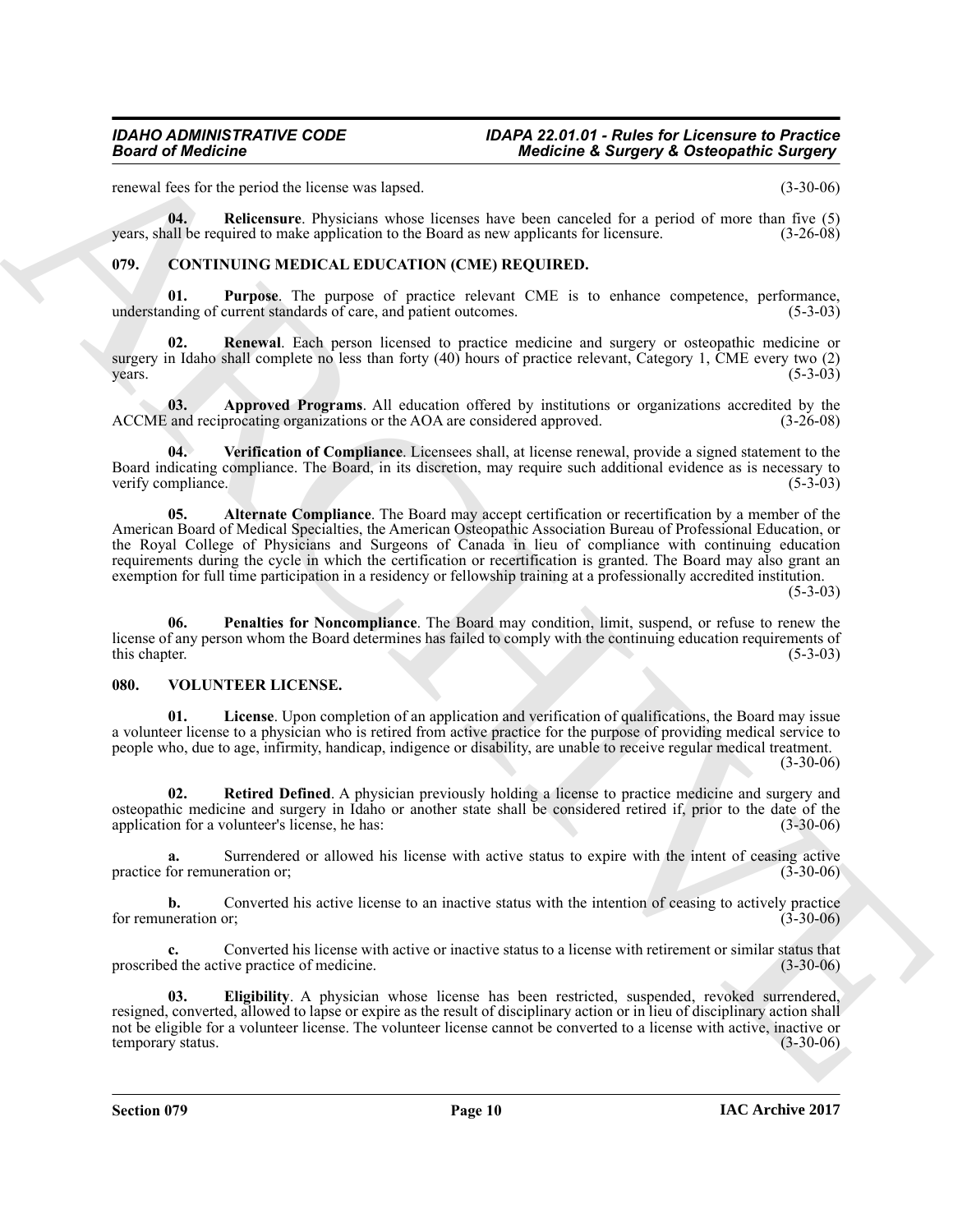<span id="page-10-9"></span>**04. Application**. The application for a volunteer license shall include the requirements listed in Section ese rules and: (3-30-06) 050 of these rules and:

**a.** Verification that the applicant held an active license in good standing in Idaho or another state within five (5) years of the date of application for a volunteer license. (3-30-06)

**b.** The Board may at its discretion issue a volunteer license to a physician who has not held an active license in good standing for greater than five (5) years if the applicant has completed an examination acceptable to the Board that demonstrates the applicant possesses the knowledge and skills required to practice. (3-30-06)

**c.** A notarized statement from the applicant on a form prescribed by the Board, that the applicant will not provide any physician services to any person other than those permitted by the license and that the applicant will not accept any amount or form of remuneration, other than as reimbursement for the amount of actual expenses incurred as a volunteer physician, for any physician services provided under the authority of a volunteer's license.

 $(3-30-06)$ 

<span id="page-10-11"></span><span id="page-10-10"></span>**d.** A completed self query of the National Practitioner Databank submitted to the Board. (3-30-06)

**05. Expiration**. The volunteer license shall be valid until the expiration date printed on the license and enewed in accordance with these rules. may be renewed in accordance with these rules.

**06. Discipline**. The volunteer license is subject to discipline in accordance with Section 54-1814, Idaho d these rules. (3-30-06) Code, and these rules.

#### <span id="page-10-4"></span><span id="page-10-0"></span>**081. PHYSICIAN PANELIST FOR PRELITIGATION CONSIDERATION OF MEDICAL MALPRACTICE CLAIMS.**

<span id="page-10-8"></span>**01. Purpose**. The purpose of serving as a physician panelist for prelitigation consideration of medical malpractice claims against physicians and surgeons practicing in the state of Idaho or against licensed acute care<br>general hospitals operating in the state of Idaho is to: general hospitals operating in the state of Idaho is to:

**a.** Cooperate in the prelitigation consideration of personal injury and wrongful death claims for damages arising out of the provision of or alleged failure to provide hospital or medical care in Idaho; and (4-4-13)

**b.** Accept and hear complaints of such negligence and damages, made by or on behalf of any patient alleged victim of such negligence. (4-4-13) who is an alleged victim of such negligence.

<span id="page-10-6"></span><span id="page-10-5"></span>**02. Eligibility**. A physician licensed to practice medicine and surgery or osteopathic medicine or surgery in Idaho shall be available to serve in any two  $(2)$  year period, or a longer period not to exceed five  $(5)$  years, as determined by the panel chairman, as a physician panelist for prelitigation consideration of a medical malpractice<br>claim. (5-8-09) claim.  $(5-8-09)$ 

**Showd of Musician II** explication Constraints of the state of simpler state and the state of simpler and the state of simpler and the state of simpler and the state of the state of the state of the state of the state of **03. Excusing Physicians from Serving**. A physician panelist so selected shall serve unless he had served on a prelitigation panel during any previous two  $(2)$  year period, or a longer period not to exceed five (5) years, as determined by the panel chairman or for good cause shown, is excused by the panel chairman. To show good cause for relief from serving, the selected physician panelist shall present an affidavit to the panel chairman which shall set out the facts showing that service would constitute an unreasonable burden or undue hardship. The panel chairman shall have the sole authority to excuse a selected physician from serving on a prelitigation panel. (5-8-09)

<span id="page-10-7"></span>**Penalties for Noncompliance**. The Board may condition, limit, suspend, or refuse to renew the license of any physician whom the Board determines has failed to serve as a physician panelist for the prelitigation consideration of a medical malpractice claim. (5-8-09)

<span id="page-10-1"></span>**082. -- 099. (RESERVED)**

<span id="page-10-3"></span><span id="page-10-2"></span>**100. FEES. -- TABLE.**

**Section 081 Page 11**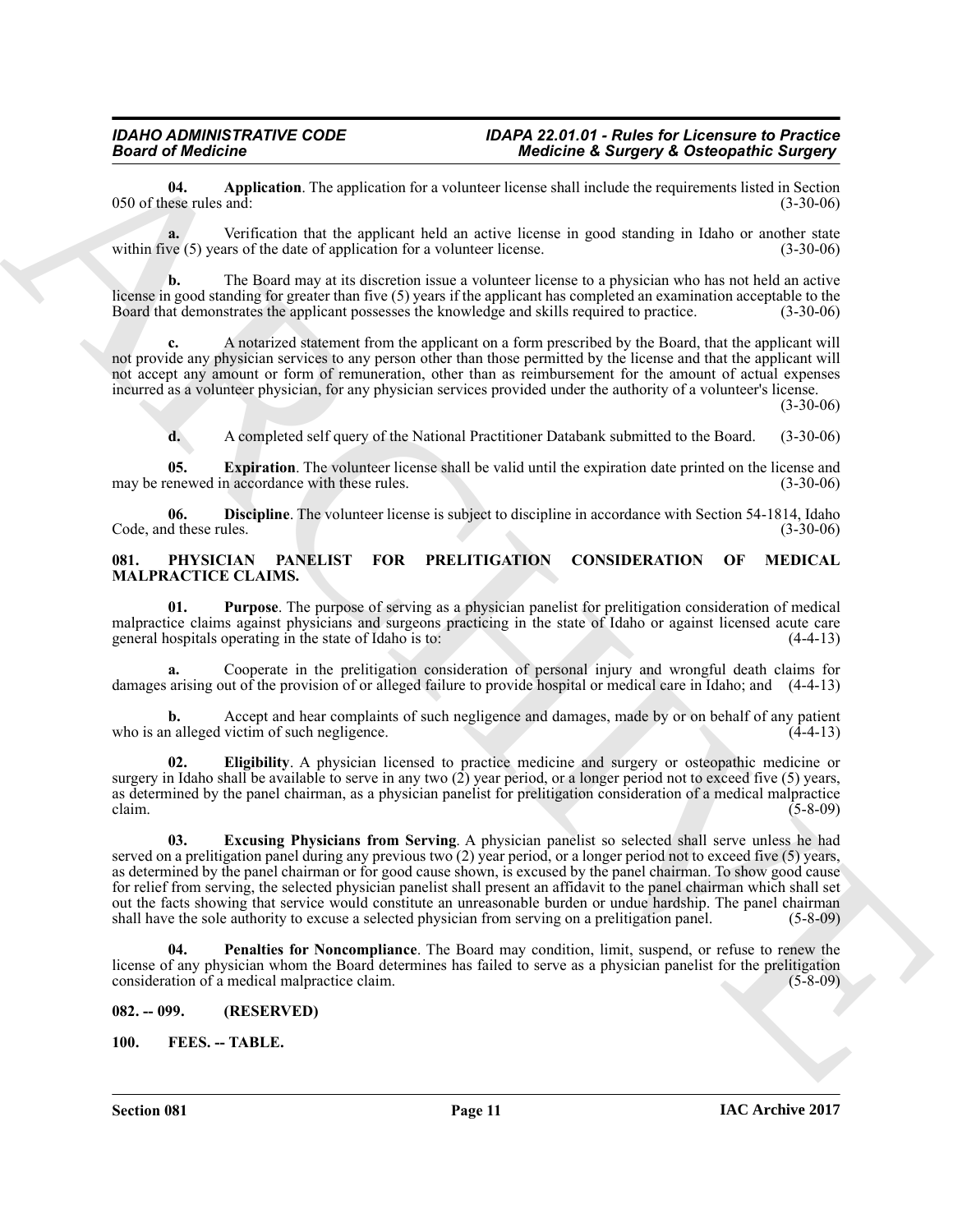<span id="page-11-6"></span>

|                                                    | Fees -- Table                                                                                                                                                                                                                                                                                                                                             |                                           |             |
|----------------------------------------------------|-----------------------------------------------------------------------------------------------------------------------------------------------------------------------------------------------------------------------------------------------------------------------------------------------------------------------------------------------------------|-------------------------------------------|-------------|
|                                                    | Licensure Fee                                                                                                                                                                                                                                                                                                                                             | Not more than \$600                       |             |
|                                                    | <b>Temporary License</b>                                                                                                                                                                                                                                                                                                                                  | Not more than \$300                       |             |
|                                                    | Reinstatement License Fee<br>plus total of renewal fees not paid by applicant                                                                                                                                                                                                                                                                             | Not more than \$300                       |             |
|                                                    | Inactive License Renewal Fee                                                                                                                                                                                                                                                                                                                              | Not more than \$100                       |             |
|                                                    | Renewal of License to Practice Medicine Fee                                                                                                                                                                                                                                                                                                               | Not more than \$300                       |             |
|                                                    | <b>Reactivation License Fee</b>                                                                                                                                                                                                                                                                                                                           | Not more than \$200                       |             |
|                                                    | <b>Duplicate Wallet License</b>                                                                                                                                                                                                                                                                                                                           | Not more than \$20                        |             |
|                                                    | <b>Duplicate Wall License</b>                                                                                                                                                                                                                                                                                                                             | Not more than \$50                        |             |
|                                                    | <b>Volunteer License Application Fee</b>                                                                                                                                                                                                                                                                                                                  | \$0                                       |             |
|                                                    | Volunteer License Renewal Fee                                                                                                                                                                                                                                                                                                                             | \$0                                       |             |
|                                                    |                                                                                                                                                                                                                                                                                                                                                           |                                           | $(3-26-08)$ |
| 02.<br>time and cost.<br>101.<br>SANCTIONS.<br>01. | Administrative Fees for Services. Administrative fees for services shall be billed on the basis of<br>ADDITIONAL GROUNDS FOR<br>Discipline. In addition to the statutory grounds for medical discipline set forth in Idaho Code,<br>Section 54-1814, every person licensed to practice medicine or registered as an extern, intern, resident or physician | SUSPENSION, REVOCATION<br>OR DISCIPLINARY | $(7-1-93)$  |
| 02.                                                | assistant is subject to discipline by the Board upon any of the following grounds:<br>Unethical Advertising. Advertising the practice of medicine in any unethical or unprofessional                                                                                                                                                                      |                                           | $(3-26-08)$ |
|                                                    | manner, includes but is not limited to:                                                                                                                                                                                                                                                                                                                   |                                           | $(7-1-93)$  |
| a.                                                 | Using advertising or representations likely to deceive, defraud or harm the public.                                                                                                                                                                                                                                                                       |                                           | $(7-1-93)$  |
| b.                                                 | Making a false or misleading statement regarding his or her skill or the efficacy or value of the<br>medicine, treatment or remedy prescribed by him or her at his or her direction in the treatment of any disease or other                                                                                                                              |                                           | $(7-1-93)$  |
| 03.                                                | <b>Standard of Care.</b> Providing health care which fails to meet the standard of health care provided<br>by other qualified physicians in the same community or similar communities, includes but is not limited to: $(7-1-93)$                                                                                                                         |                                           |             |
| condition of the body or mind.<br>a.               | Being found mentally incompetent or insane by any court of competent jurisdiction.                                                                                                                                                                                                                                                                        |                                           | $(7-1-93)$  |
| b.                                                 | Engaging in practice or behavior that demonstrates a manifest incapacity or incompetence to                                                                                                                                                                                                                                                               |                                           | $(7-1-93)$  |
| practice medicine.<br>c.                           | Allowing another person or organization to use his or her license to practice medicine.                                                                                                                                                                                                                                                                   |                                           | $(7-1-93)$  |

#### <span id="page-11-5"></span><span id="page-11-4"></span><span id="page-11-3"></span><span id="page-11-2"></span><span id="page-11-1"></span><span id="page-11-0"></span>**101. ADDITIONAL GROUNDS FOR SUSPENSION, REVOCATION OR DISCIPLINARY SANCTIONS.**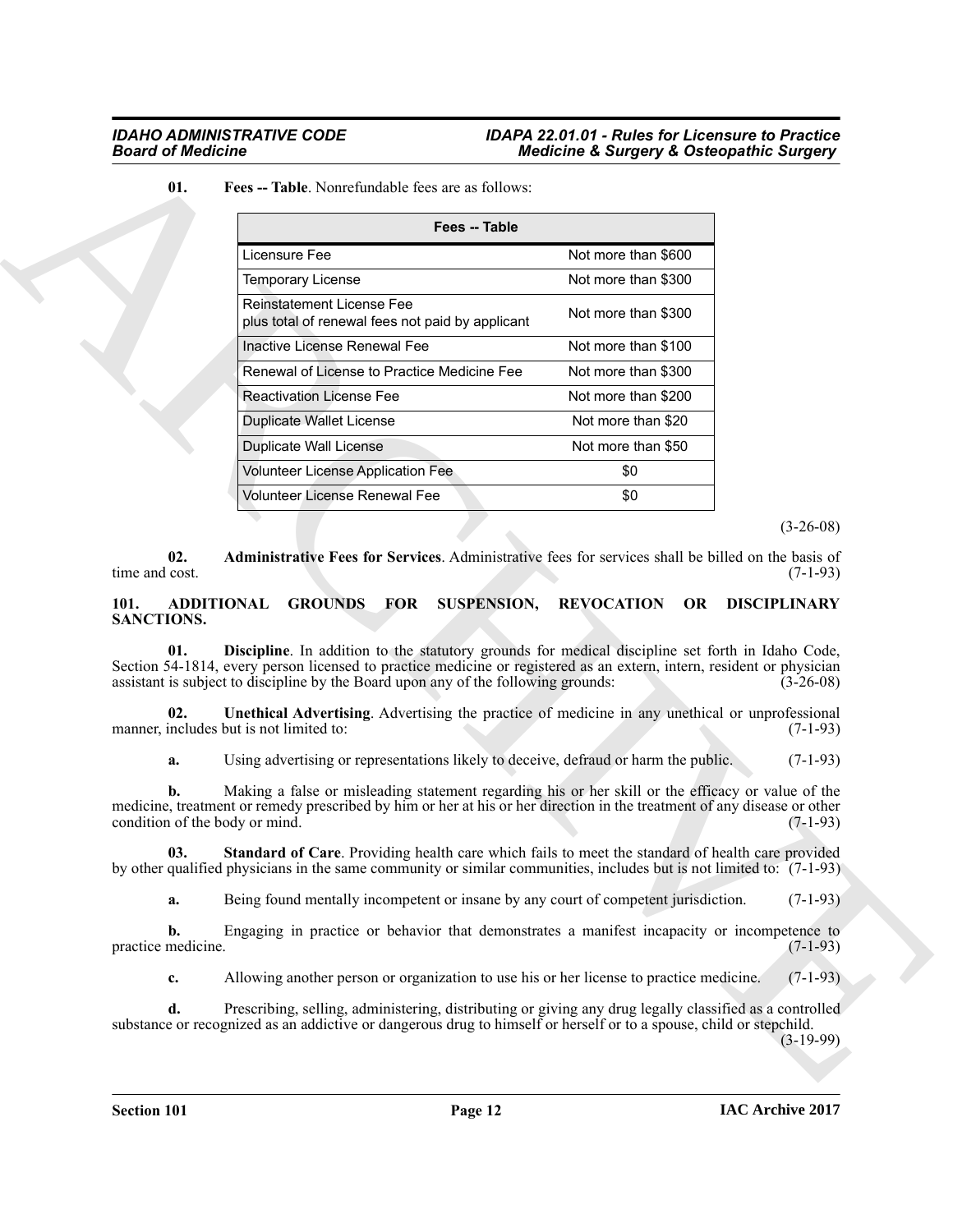**e.** Violating any state or federal law or regulation relating to controlled substances. (7-1-93)

**f.** Directly promoting surgical procedures or laboratory tests that are unnecessary and not medically indicated. (7-1-93) indicated. (7-1-93)

Failure to transfer pertinent and necessary medical records to another physician when requested to ct patient or by his or her legally designated representative. (7-1-93) do so by the subject patient or by his or her legally designated representative.

**h.** Failing to maintain adequate records. Adequate patient records means legible records that contain, at a minimum, subjective information, an evaluation and report of objective findings, assessment or diagnosis, and<br>(3-30-06) (3-30-06) the plan of care.

**04.** Conduct. Engaging in any conduct which constitutes an abuse or exploitation of a patient arising express trust and confidence placed in the physician by the patient, includes but is not limited to: (7-1-93) out of the trust and confidence placed in the physician by the patient, includes but is not limited to:

<span id="page-12-1"></span>**a.** Obtaining any fee by fraud, deceit or misrepresentation. (7-1-93)

**b.** Employing abusive billing practices. (7-1-93)

**c.** Failure to transfer pertinent and necessary medical records to another physician when requested to the subject patient or by his or her legally designated representative. (7-1-93) do so by the subject patient or by his or her legally designated representative.

**d.** Commission of any act of sexual contact, misconduct, exploitation or intercourse with a patient or related to the licensee's practice of medicine. (7-1-93) former patient or related to the licensee's practice of medicine.

i. Consent of the patient shall not be a defense. (3-19-99)

ii. Section 101 does not apply to sexual contact between a medical care provider and the provider's r a person in a domestic relationship who is also a patient. (3-19-99) spouse or a person in a domestic relationship who is also a patient.

iii. A former patient includes a patient for whom the physician has provided medical services or ions within the last twelve (12) months. (3-19-99) prescriptions within the last twelve  $(12)$  months.

iv. Sexual or romantic relationships with former patients beyond that period of time may also be a violation if the physician uses or exploits the trust, knowledge, emotions or influence derived from the prior<br>professional relationship with the patient. (3-19-99) professional relationship with the patient.

**e.** Accepting any reimbursement for service, beyond actual expenses, while providing physician under a volunteer license. (3-30-06) services under a volunteer license.

Beard of Medicine<br>
Y and the same project of the state and the same project of the same project of the same project of the same project of the same project of the same project of the same project of the same project of th **f.** Interfering with an investigation or disciplinary proceeding by willful misrepresentation of facts or by use of threats or harassment against any patient, Board or Committee on Professional Discipline member, Board staff, hearing officer or witness in an attempt to influence the outcome of a disciplinary proceeding, investigation or other legal action. (3-30-06) other legal action.

**g.** Failure to obey state and local laws and rules governing the practice of medicine. (3-26-08)

**h.** Failure to be lawfully present in the United States. (3-26-08)

<span id="page-12-0"></span>**102. -- 999. (RESERVED)**